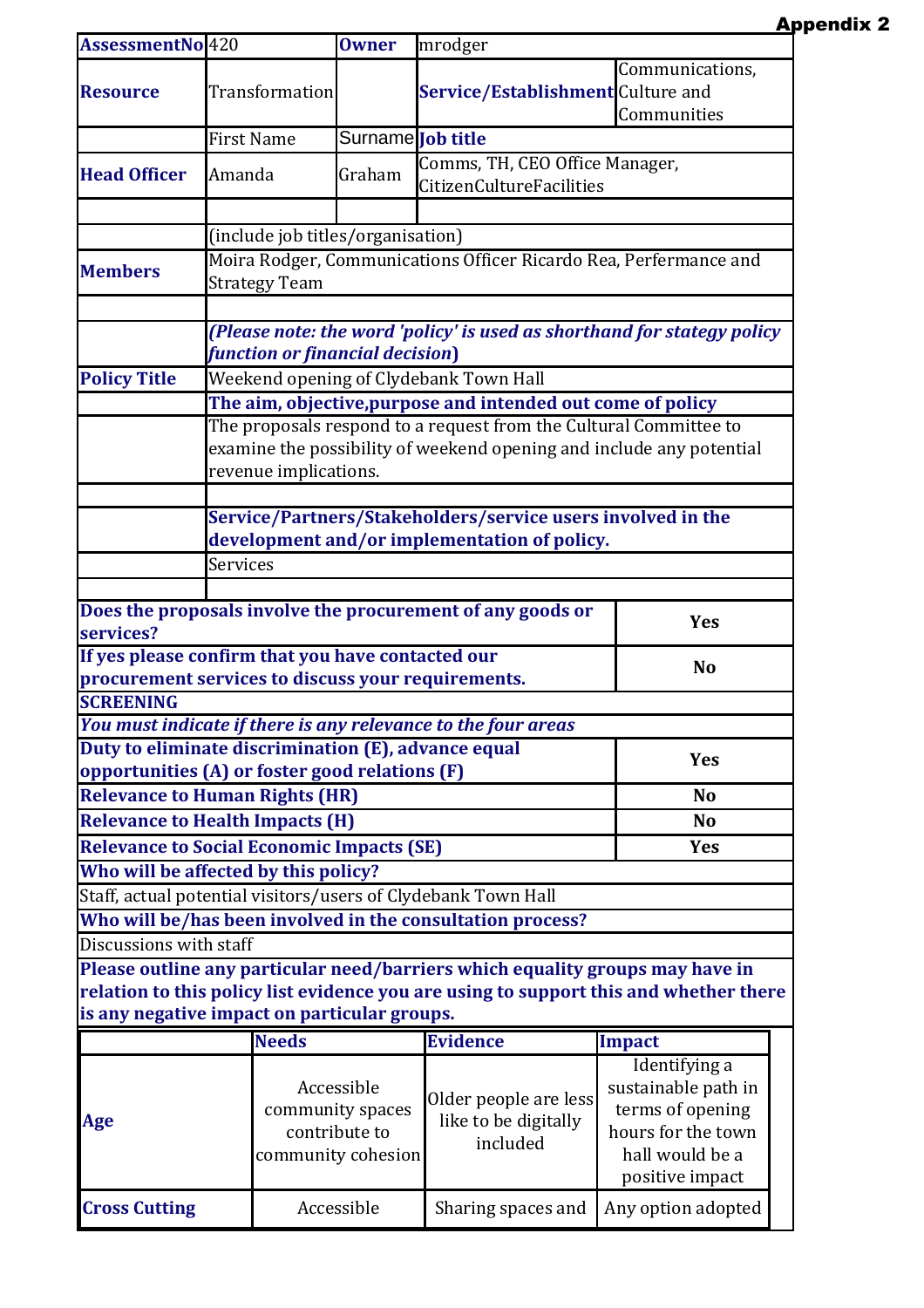|                                                                                                                              | community spaces                                                             |                                                                                   |                                   |  |  |  |  |
|------------------------------------------------------------------------------------------------------------------------------|------------------------------------------------------------------------------|-----------------------------------------------------------------------------------|-----------------------------------|--|--|--|--|
|                                                                                                                              | contribute to                                                                |                                                                                   |                                   |  |  |  |  |
|                                                                                                                              | community cohesion                                                           | social contact can                                                                |                                   |  |  |  |  |
|                                                                                                                              | Any changes to                                                               | help foster good                                                                  | needs to take these               |  |  |  |  |
|                                                                                                                              | opening hours needs                                                          | relations and                                                                     | factor into                       |  |  |  |  |
|                                                                                                                              | to be clearly                                                                | support community                                                                 | consideration                     |  |  |  |  |
|                                                                                                                              | communicated to                                                              | cohesions                                                                         |                                   |  |  |  |  |
|                                                                                                                              | members of the                                                               |                                                                                   |                                   |  |  |  |  |
|                                                                                                                              | public                                                                       |                                                                                   |                                   |  |  |  |  |
|                                                                                                                              |                                                                              | Some disabled<br>people are less likely<br>to be digitally<br>included Accessible | Identifying a                     |  |  |  |  |
|                                                                                                                              | Accessible                                                                   | spaces are therefore                                                              | sustainable path in               |  |  |  |  |
|                                                                                                                              | community spaces                                                             | very important Feed                                                               | terms of opening                  |  |  |  |  |
| <b>Disability</b>                                                                                                            | contribute to                                                                | back from Deaf/BSL                                                                | hours for the town                |  |  |  |  |
|                                                                                                                              | community cohesion                                                           | users for example                                                                 | hall would be a                   |  |  |  |  |
|                                                                                                                              |                                                                              | has noted a                                                                       | positive impact                   |  |  |  |  |
|                                                                                                                              |                                                                              | preference for this                                                               |                                   |  |  |  |  |
|                                                                                                                              |                                                                              | venue for                                                                         |                                   |  |  |  |  |
|                                                                                                                              |                                                                              | engagement                                                                        |                                   |  |  |  |  |
|                                                                                                                              | We need to consider                                                          |                                                                                   |                                   |  |  |  |  |
|                                                                                                                              | the impact of major                                                          | CTH sits in an area                                                               |                                   |  |  |  |  |
|                                                                                                                              | decisions in line                                                            | of major                                                                          | Any option adopted                |  |  |  |  |
| <b>Social &amp; Economic</b>                                                                                                 | with the October                                                             | regeneration                                                                      | needs to take these               |  |  |  |  |
| Impact                                                                                                                       |                                                                              | including                                                                         | factor into                       |  |  |  |  |
|                                                                                                                              | 2021 Statutory<br>Guidance on the                                            | 'Connecting                                                                       | consideration                     |  |  |  |  |
|                                                                                                                              |                                                                              | Clydebank'                                                                        |                                   |  |  |  |  |
|                                                                                                                              | <b>Fairer Scotland Duty</b>                                                  |                                                                                   |                                   |  |  |  |  |
|                                                                                                                              | To consider any<br>differential impact of                                    | Relative impact on<br>employees needs to                                          |                                   |  |  |  |  |
| <b>Sex</b>                                                                                                                   | women versus men                                                             | be considered, if                                                                 | Mitigation by switch              |  |  |  |  |
|                                                                                                                              | in terms of                                                                  |                                                                                   | policy if option 2 is<br>selected |  |  |  |  |
|                                                                                                                              |                                                                              | people are displaced                                                              |                                   |  |  |  |  |
|                                                                                                                              | employment                                                                   | by one option                                                                     |                                   |  |  |  |  |
| <b>Gender Reassign</b><br><b>Health</b>                                                                                      |                                                                              |                                                                                   |                                   |  |  |  |  |
|                                                                                                                              |                                                                              |                                                                                   |                                   |  |  |  |  |
| <b>Human Rights</b>                                                                                                          |                                                                              |                                                                                   |                                   |  |  |  |  |
| <b>Marriage &amp; Civil</b>                                                                                                  |                                                                              |                                                                                   |                                   |  |  |  |  |
| <b>Partnership</b>                                                                                                           |                                                                              |                                                                                   |                                   |  |  |  |  |
| <b>Pregnancy &amp;</b>                                                                                                       |                                                                              |                                                                                   |                                   |  |  |  |  |
| <b>Maternity</b>                                                                                                             |                                                                              |                                                                                   |                                   |  |  |  |  |
| <b>Race</b>                                                                                                                  |                                                                              |                                                                                   |                                   |  |  |  |  |
| <b>Religion and Belief</b>                                                                                                   |                                                                              |                                                                                   |                                   |  |  |  |  |
| <b>Sexual Orientation</b>                                                                                                    |                                                                              |                                                                                   |                                   |  |  |  |  |
| <b>Actions</b>                                                                                                               |                                                                              |                                                                                   |                                   |  |  |  |  |
|                                                                                                                              |                                                                              |                                                                                   |                                   |  |  |  |  |
| Policy has a negative impact on an equality group, but is still to be implemented,<br>please provide justification for this. |                                                                              |                                                                                   |                                   |  |  |  |  |
|                                                                                                                              |                                                                              |                                                                                   |                                   |  |  |  |  |
|                                                                                                                              | Will the impact of the policy be monitored and reported on an ongoing bases? |                                                                                   |                                   |  |  |  |  |
|                                                                                                                              |                                                                              |                                                                                   |                                   |  |  |  |  |
| Q7 What is you recommendation for this policy?                                                                               |                                                                              |                                                                                   |                                   |  |  |  |  |
| Intoduce                                                                                                                     |                                                                              |                                                                                   |                                   |  |  |  |  |